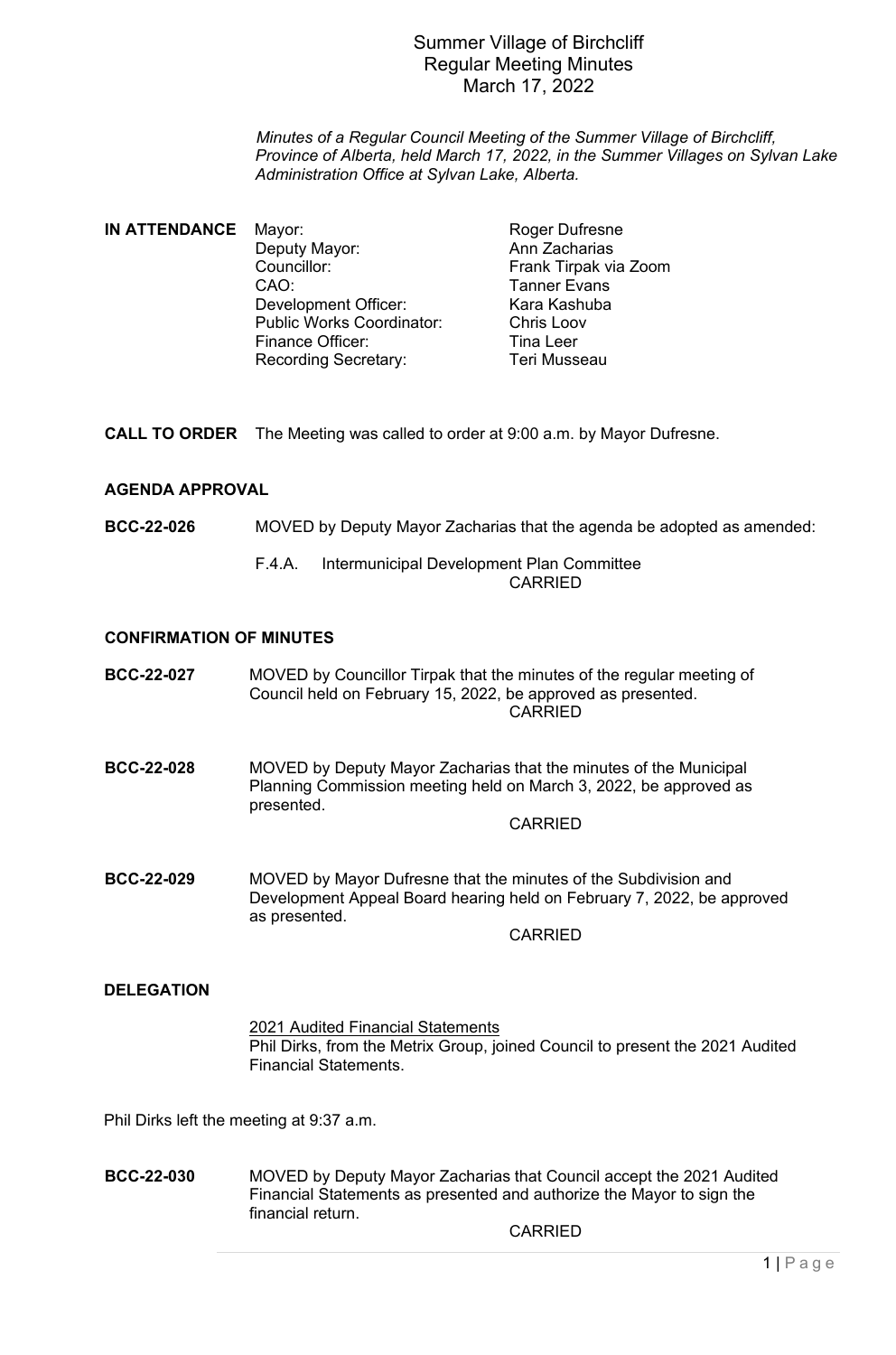### **INFORMATION ITEMS**

|            | a) Accounts Payable<br>b) Public Works Report<br>c) Development Update<br>d) Lacombe Regional Emergency Management Plan Field Exercise |
|------------|----------------------------------------------------------------------------------------------------------------------------------------|
| BCC-22-031 | MOVED by Councillor Tirpak to accept the information items as presented.<br>CARRIED                                                    |

### **REQUEST FOR DECISION**

#### **FINANCE & ADMINISTRATION**

Operating Budget **BCC-22-032** MOVED by Deputy Mayor Zacharias that Council approve the 2022 Operating Budget as amended.

CARRIED

Capital Budget **BCC-22-033** MOVED by Councillor Tirpak that Council approve the 2022 Capital Budget as presented.

> PROJECT **AMOUNT** FUNDING FROM<br>Shoreline & Bank Stabilization \$25,000 MSI Funding Shoreline & Bank Stabilization

CARRIED

Council discussed moving reserve account balances to top up the Roads Reserves. At the request of Administration this conversation was tabled, and Finance will bring this item back with revised numbers to the April Council meeting for discussion.

### **DELEGATION**

Lee Ann Beaubien joined Council at 11:07 a.m.

#### Impact Study

Lee Ann Beaubien, from Collaborative Futures, joined Council to review her analysis of the potential impacts on the Summer Village of Birchcliff, from the proposed Sylvan Lake Recovery Centre. Based on her research, she believes the Recovery Centre will have no or little impact on the Summer Village of Birchcliff or its residents.

Lee Ann Beaubien left the meeting at 11:27 a.m.

**BCC-22-034** MOVED by Deputy Mayor Zacharias that Council accept the report as information and administration to publish an executive summary on the email blast with a link to the entire report including address to submit written responses; and further, that Council encourage people to write their own letters to Lacombe County should they wish to provide comments. CARRIED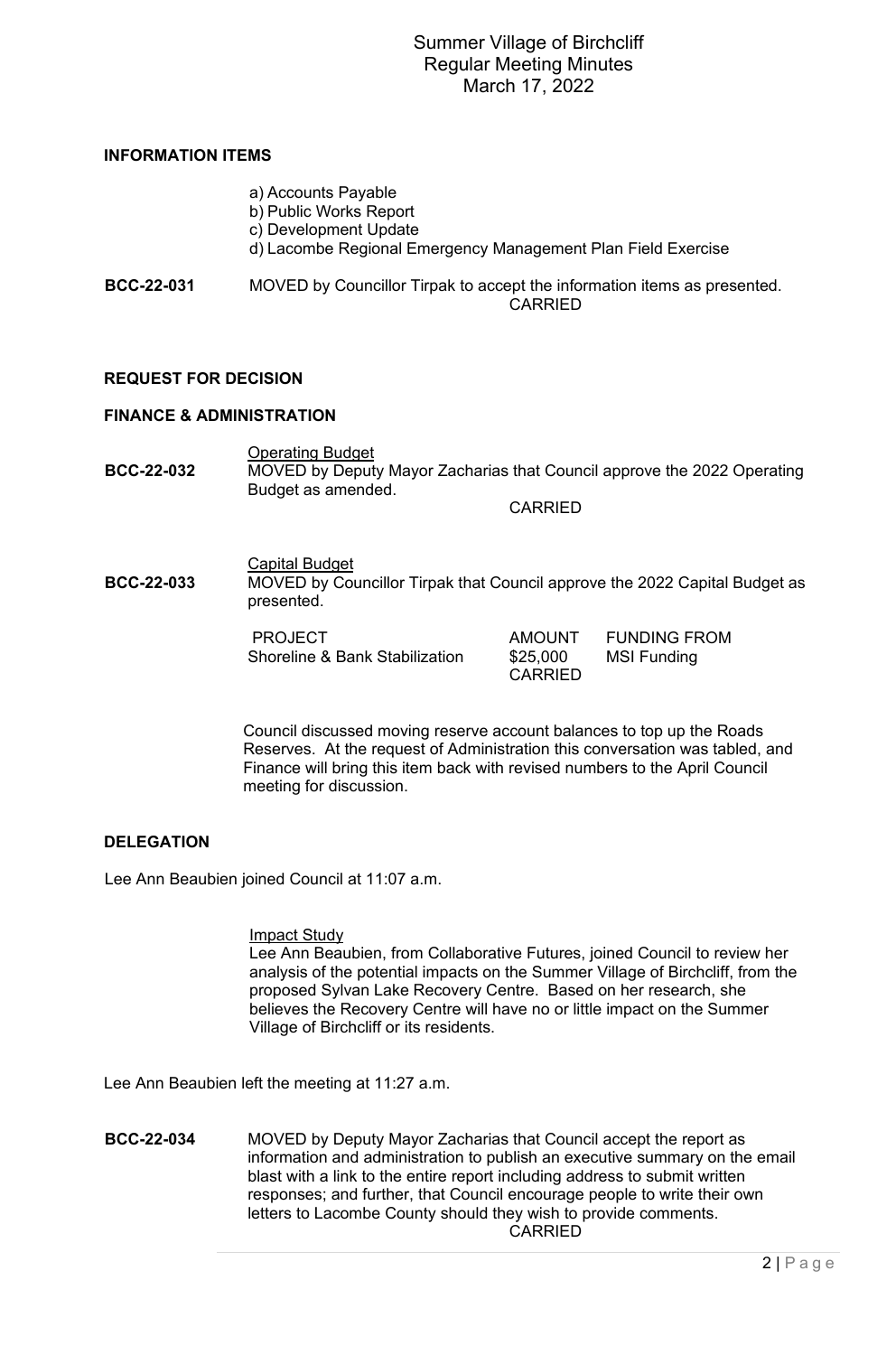### **COUNCIL & LEGISLATION**

| <b>BCC-22-035</b>                  | <b>Eligibility to Vote Policy</b><br>MOVED by Councillor Tirpak that Council adopt the Eligibility to Vote Policy as<br>presented.<br><b>CARRIED</b>                            |
|------------------------------------|---------------------------------------------------------------------------------------------------------------------------------------------------------------------------------|
| Bylaw #234-22<br><b>BCC-22-036</b> | <b>Emergency Management Bylaw</b><br>MOVED by Deputy Mayor Zacharias that Council give 1 <sup>st</sup> reading to the<br>Emergency Management Bylaw #234-22.<br><b>CARRIED</b>  |
| <b>BCC-22-037</b>                  | MOVED by Councillor Tirpak that Council give 2 <sup>nd</sup> reading to the Emergency<br>Management Bylaw #234-22.<br><b>CARRIED</b>                                            |
| <b>BCC-22-038</b>                  | MOVED by Mayor Dufresne that Council agree by unanimous consent to give<br>3rd reading to the Emergency Management Bylaw #234-22 at this meeting.<br><b>UNAMINOUSLY CARRIED</b> |
| <b>BCC-22-039</b>                  | MOVED by Deputy Mayor Zacharias that Council give 3 <sup>rd</sup> and final reading to<br>the Emergency Management Bylaw #234-22.<br><b>CARRIED</b>                             |

# **PLANNING & DEVELOPMENT**

| <b>BCC-22-040</b> | <b>Land Use Bylaw Amendments</b><br>MOVED by Councillor Tirpak that Administration draft a Land Use Bylaw<br>Amendment Bylaw and bring to the next meeting.<br><b>CARRIED</b>                                                                       |
|-------------------|-----------------------------------------------------------------------------------------------------------------------------------------------------------------------------------------------------------------------------------------------------|
| <b>BCC-22-041</b> | Development Completions Deposit Policy<br>MOVED by Councillor Tirpak that Administration draft a development<br>completions deposit policy proposal for the irrevocable letter of credit and<br>brink back to Council for consideration.<br>CARRIED |
| <b>BCC-22-042</b> | Intermunicipal Development Plan Committee<br>MOVED by Mayor Dufresne that Administration proceed with the scheduling<br>of an Intermunicipal Development Plan Committee meeting.<br><b>CARRIED</b>                                                  |

# **COUNCIL REPORTS**

# Mayor Dufresne

- Climate Caucus
- Joint Services Committee HR Subcommittee Meeting
- Joint Services Committee Meeting
- 2022 Spring Municipal Leaders' Caucus